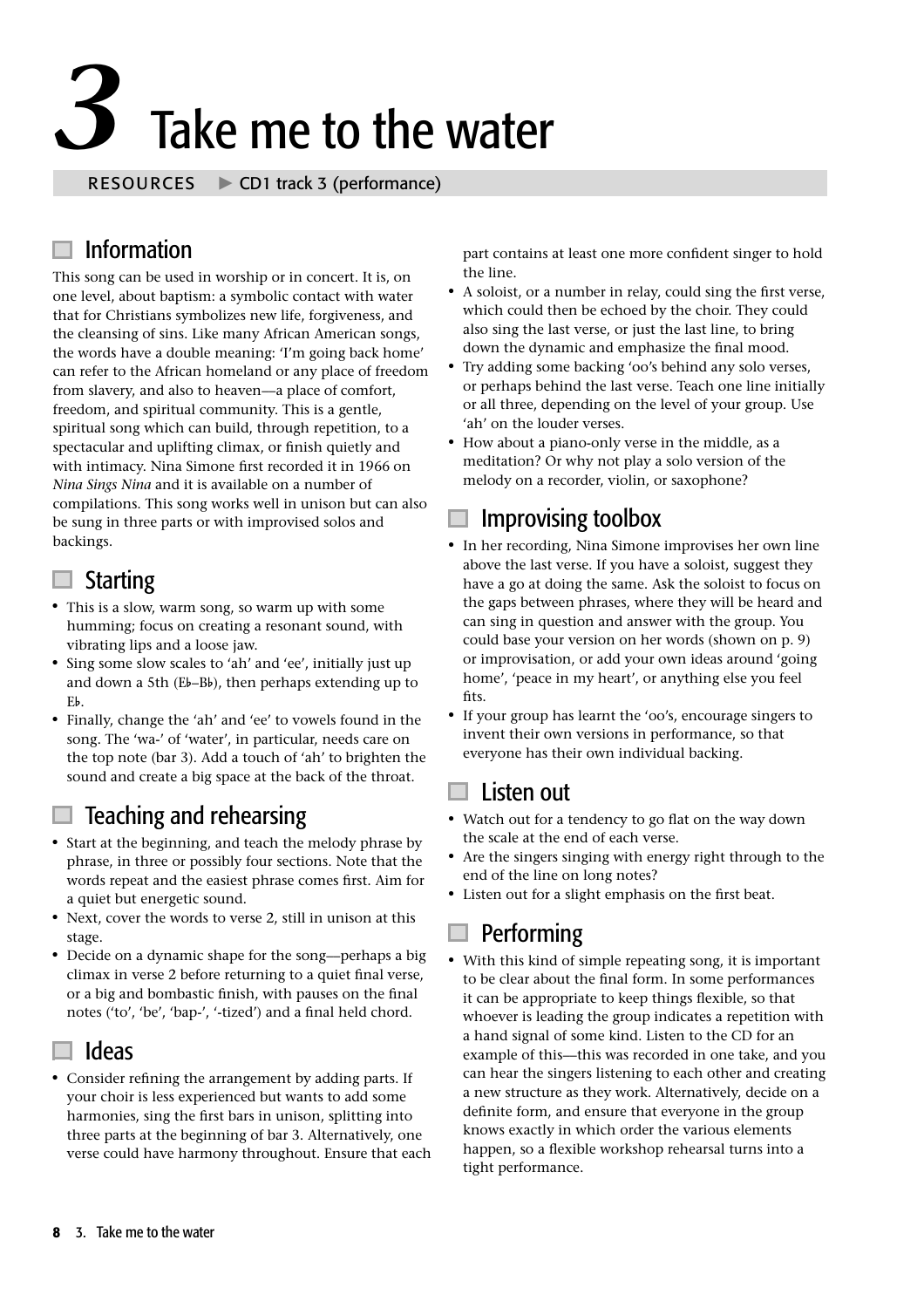- Try an initial sing-through of all the verses, building gradually, followed by a verse on the piano and a final quiet verse by a soloist, with 'oo's from other singers behind.
- Before the performance, it is worth reiterating the meaning of the words and the peaceful, spiritual quality of the song.

# Background voices



*Optional lead line above last verse*:

I'm going back home, Gonna stay here no longer. I'm going back home To be baptized.